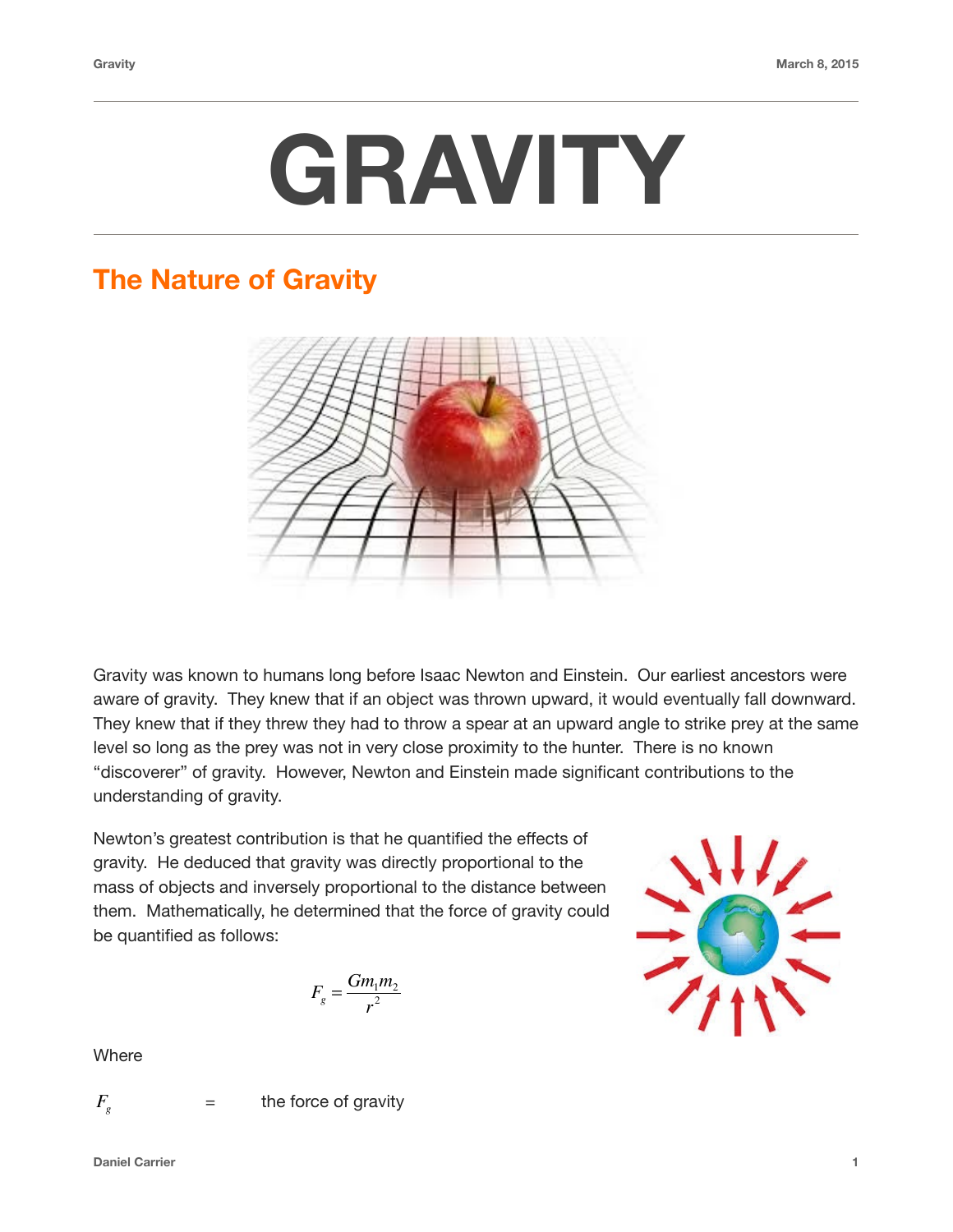$$
G = \qquad \qquad the Universal Constant.
$$

$$
G \cong 6.674 \, x 10^{-11} \, \text{N} \big( m \, / \, kg \big)^2
$$

 $=$  mass in kg  $m_1$  and  $m_2$ 

 $r =$  radius in meters

Newton also displayed astonishing genius in that he extended the concept of gravity from the earth to the heavens. He determined that gravity produced a force of an object on earth, but he also explained how gravity caused the moon to orbit the earth.

While Newton described and quantified the effects of gravity, he could not explain the nature of gravity.

Albert Einstein took a different approach. He reasoned that no object was truly at rest. A rock laying on the ground is rotating around the axis of the earth; the earth is rotating around the sun, and the sun is rotating around the Milky Way galaxy. He reasoned that all motion was relative. In doing so, he reasoned that for an observer falling freely from the roof of a house there exists no gravitational field.

In 1916, Einstein published his General Theory of Relativity in which he replaced the theory of gravity with geometry, in particular, the curvature of space and time. Einstein's theory of gravity contains equations that calculate how space and time are curved by the presence of matter and energy and how objects move across curved spacetime. This theory described the motion of the moon around the earth as follows; the orbit of the moon is a straight line in spacetime curved by the presence of the sun.



Despite Einstein's conclusions, Newton's equations are so useful that they are used to send satellites to the far reaches of the solar system with incredible accuracy.

# **Geosynchronous Orbits**

When NASA launches a satellite, what keeps the satellite from falling down? This is actually the wrong question. Remember that forces cause **changes** in motion.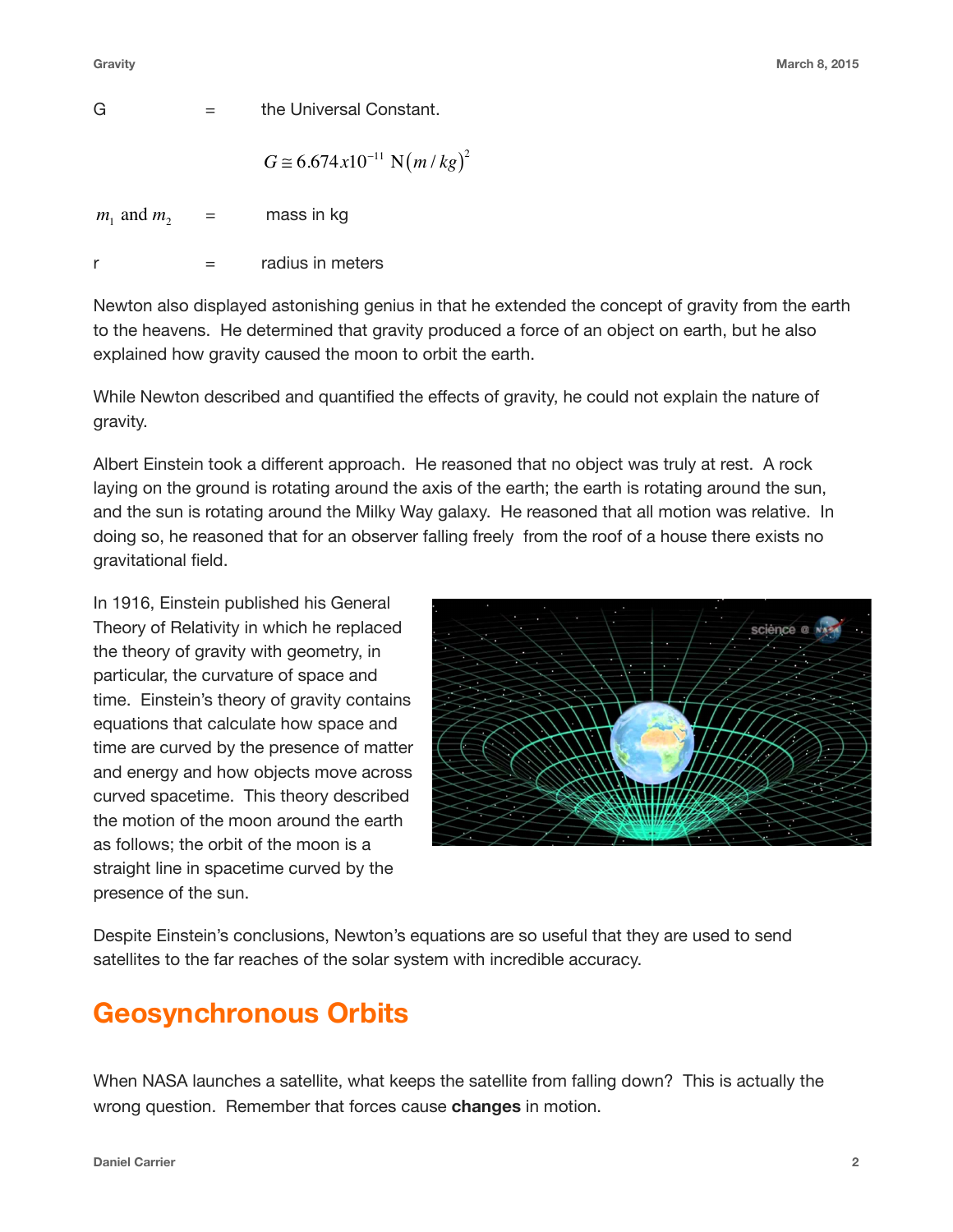An object in orbit experiences a centripetal force and the force due to gravity. If these forces are equal, then there is no change in motion and the motion remains the same; in other words, the satellite remains in orbit.

### Centripetal Force:

We have already determined that the acceleration due to circular motion is

and that

Therefore,

We also know that speed is distance per time. Since the circumference of a circle is  $2\pi r$ 

Then the speed of an object travelling in a circular path is defined as

$$
v = \frac{2\pi r}{t}
$$

As a result, the centripetal force is quantified

Force of Gravity:

Newton defined the force of gravity as follows:

$$
F=ma
$$

 $a = \frac{v^2}{a}$ *r*

$$
F_c = \frac{mv^2}{r}
$$

ed as follows:  
\n
$$
F_c = \frac{m}{r} \left(\frac{2\pi r}{t}\right)^2
$$
\n
$$
F_c = \frac{m}{r} \left(\frac{4\pi^2 r^2}{t^2}\right)
$$

$$
F_c = \frac{4\pi^2 r}{t^2}
$$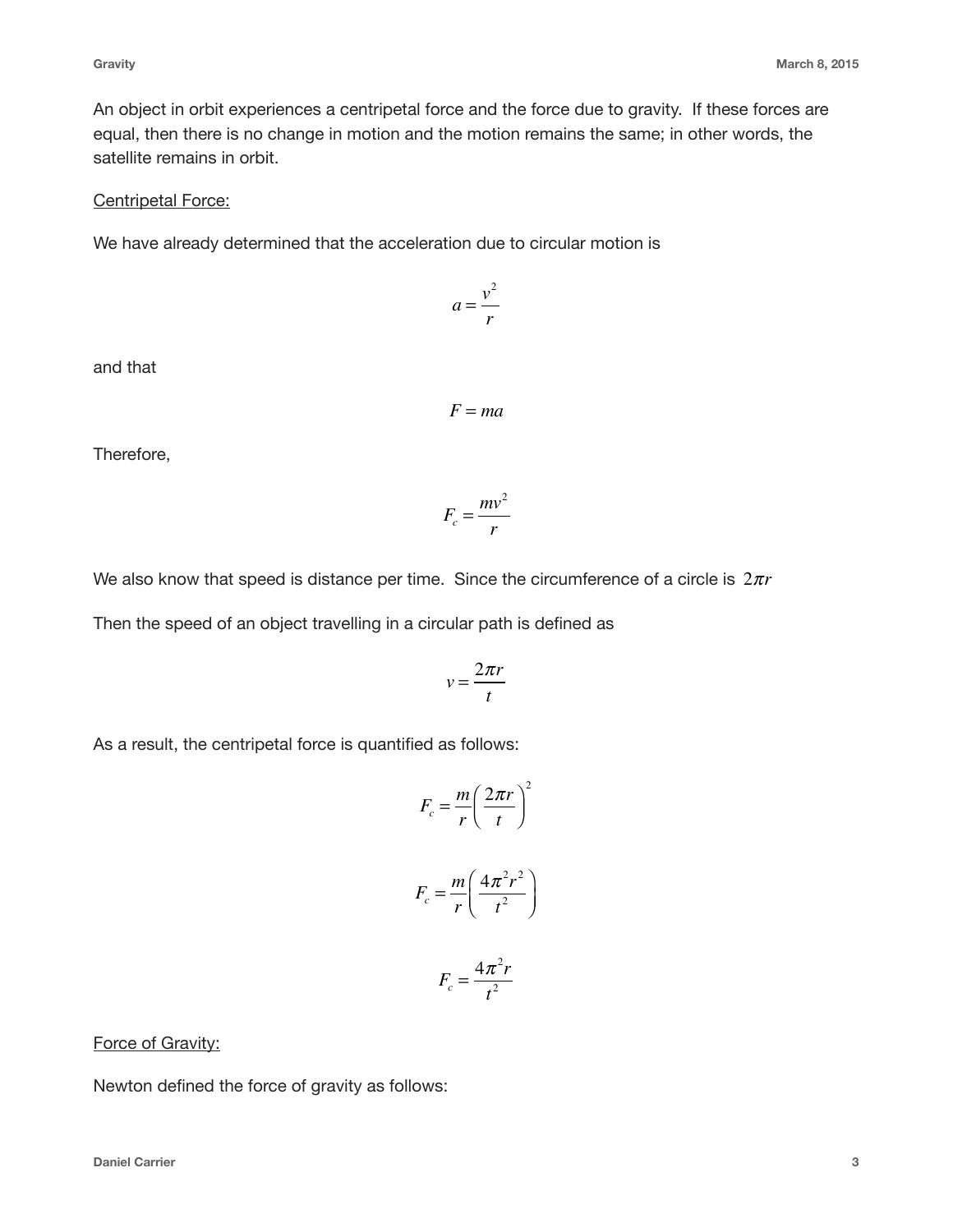$$
F_g = \frac{GM_Em}{r^2}
$$

#### Where,

|   |                      | $M_{\scriptscriptstyle E}$ = Mass of the earth =     |  | $5.97x10^{24}$ kg              |
|---|----------------------|------------------------------------------------------|--|--------------------------------|
| m | and the state of the | Mass of the satellite                                |  |                                |
|   | $G =$                | Gravitational constant =                             |  | 6.674 $x10^{-11}$ (S.I. units) |
|   |                      | Radius from the centre of the earth to the satellite |  |                                |

In order for the satellite travel in an orbit, the centripetal force acting on the satellite must equal the gravitational force acting on the satellite. As a result,

$$
\frac{GM_Em}{r^2} = \frac{m4\pi^2r}{t^2}
$$

When we isolate the variable "r", we obtain the following,

$$
r = \sqrt[3]{\frac{GM_E t^2}{4\pi^2}}
$$

A geosynchronous orbit is one in which the satellite remains at the same point above a geographical location on the earth. Since the earth rotates one revolution every 24 hours, the satellite must also travel a complete circumference in 24 hours.

The earth spins once every 24 hours or once every 86,400 seconds.

When we input the known values into the above equation, we obtain the following,

$$
r = \sqrt[3]{\frac{(6.674 \times 10^{-11})(5.97 \times 10^{24})(86400)^2}{4\pi^2}} \approx 42,000 \, \text{km}
$$

Since r is the radius from the centre of the earth, and since the radius of the earth is approximately 6370 km, the geosynchronous orbit is obtained at an altitude of approximately 36,000 km above the surface of the earth.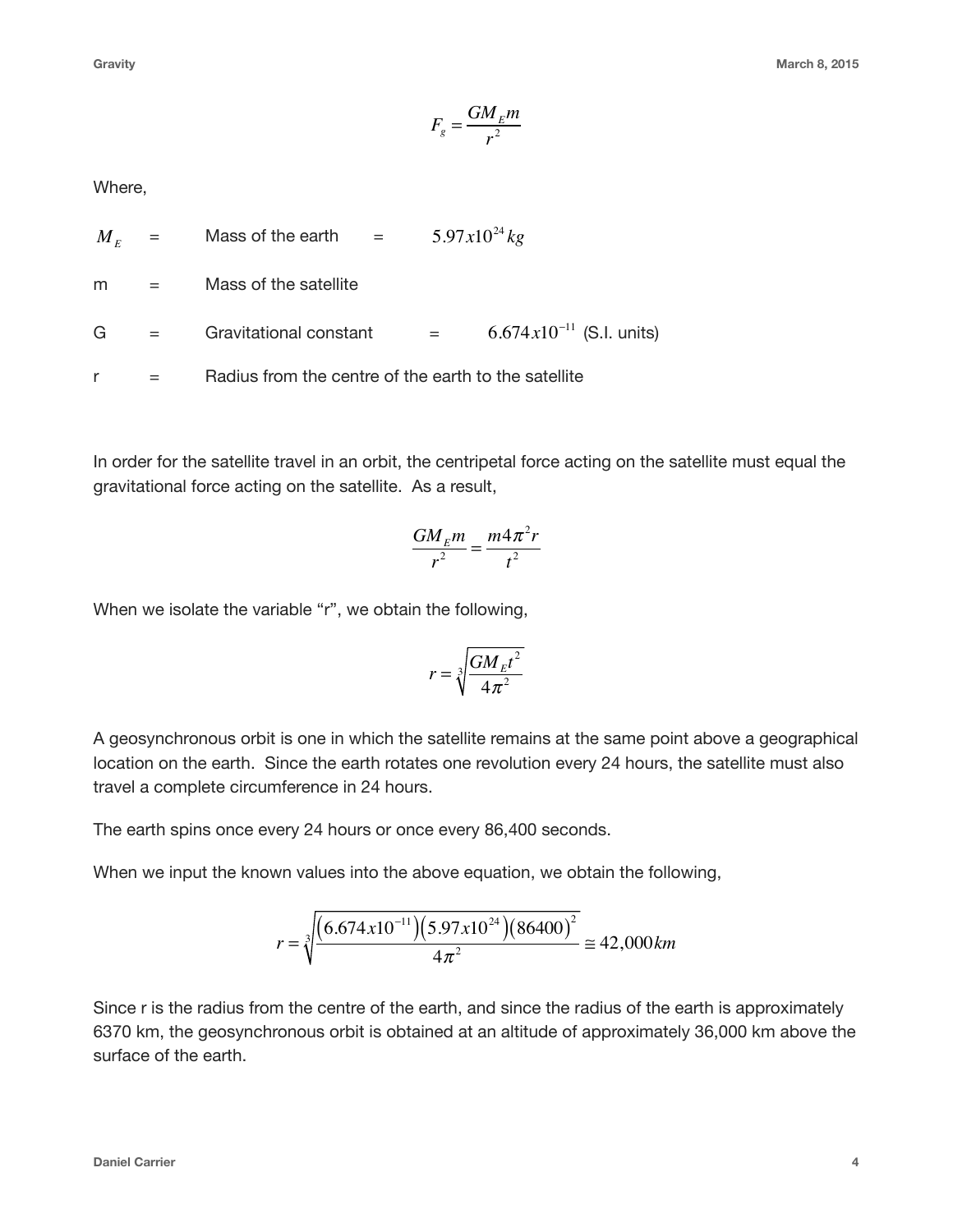This altitude is a prime piece of space real estate because it is where telecommunications and GPS satellites are located.

## **Potential Gravitational Energy**

The strength of the force of gravity follows an inverse square law. The force varies with the inverse square of the distance. (See graph below.)

Note: The masses do not change, so the force varies inversely with the square of the radius between the masses.



We have already determined that energy is the area under the Force - Distance curve (See the Work - Energy Bulletin.)

Calculus shows that the area under the graph (gravitational potential energy - "U") is defined as follows,

$$
U = \frac{GMm}{r}
$$

Where "U" is the gravitational potential energy of 2 masses (M,m) a distance (r) apart.

It is important to define signage at this stage. Gravity is an attractive force. This means that when a mass moves closer to a gravitating mass such as earth, work is done on it. Because negative work is done on the object, the associated potential energy is negative. This is analogous to an athlete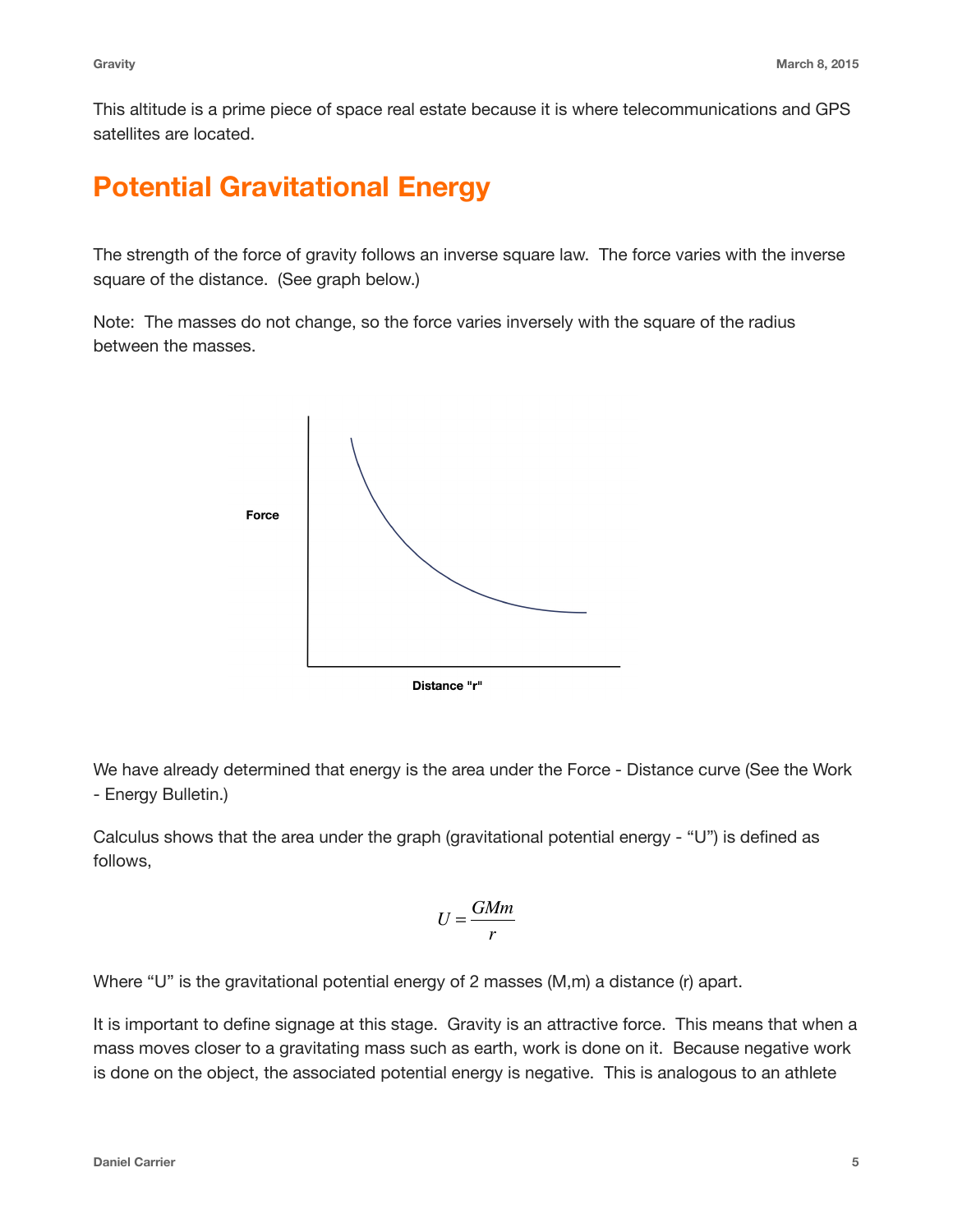lifting a barbell. It takes energy to lift the barbell and the athlete will tire. However, the athlete will not tire if the barbell is lowered a certain distance.

Therefore, the total energy of an object moving in the vicinity of a large mass is the kinetic energy minus the gravitational energy. Mathematically, this is expressed as:

$$
E = \frac{mv^2}{2} - \frac{GMm}{r}
$$

### **Escape Velocity**

### Does what goes up necessarily have to come down?

As the distance from the surface of the earth (r) becomes very large and approaches infinity, the area under the force-distance graph approaches zero indicating that the potential gravitational energy approaches zero. As the object approaches the earth, the force on the mass increases and the potential energy of the mass decreases. Also, the mass is barely moving at a large radius (r) and its kinetic energy is also zero. As a result, at a large radius (r), the total energy of the system approaches zero.

The question remains, what speed must a mass attain in order to reach the escape velocity, or the speed at which the mass will not return to earth. If we express this relationship at the surface of the earth, the kinetic energy is the quantity required to throw the mass an infinite distance away. Both the gravitational energy and the potential energy are not zero individually, but they must add up to zero. Mathematically, this relationship is expressed as,

$$
0 = \frac{mv^2}{2} - \frac{GM_E n}{R_E}
$$

**Where** 

= the mass of the earth  $M_{E}$ 

= the radius of the earth  $R_{E}$ 

Solving for the velocity (v), we obtain,

$$
v = \sqrt{\frac{2GM_E}{R_E}}
$$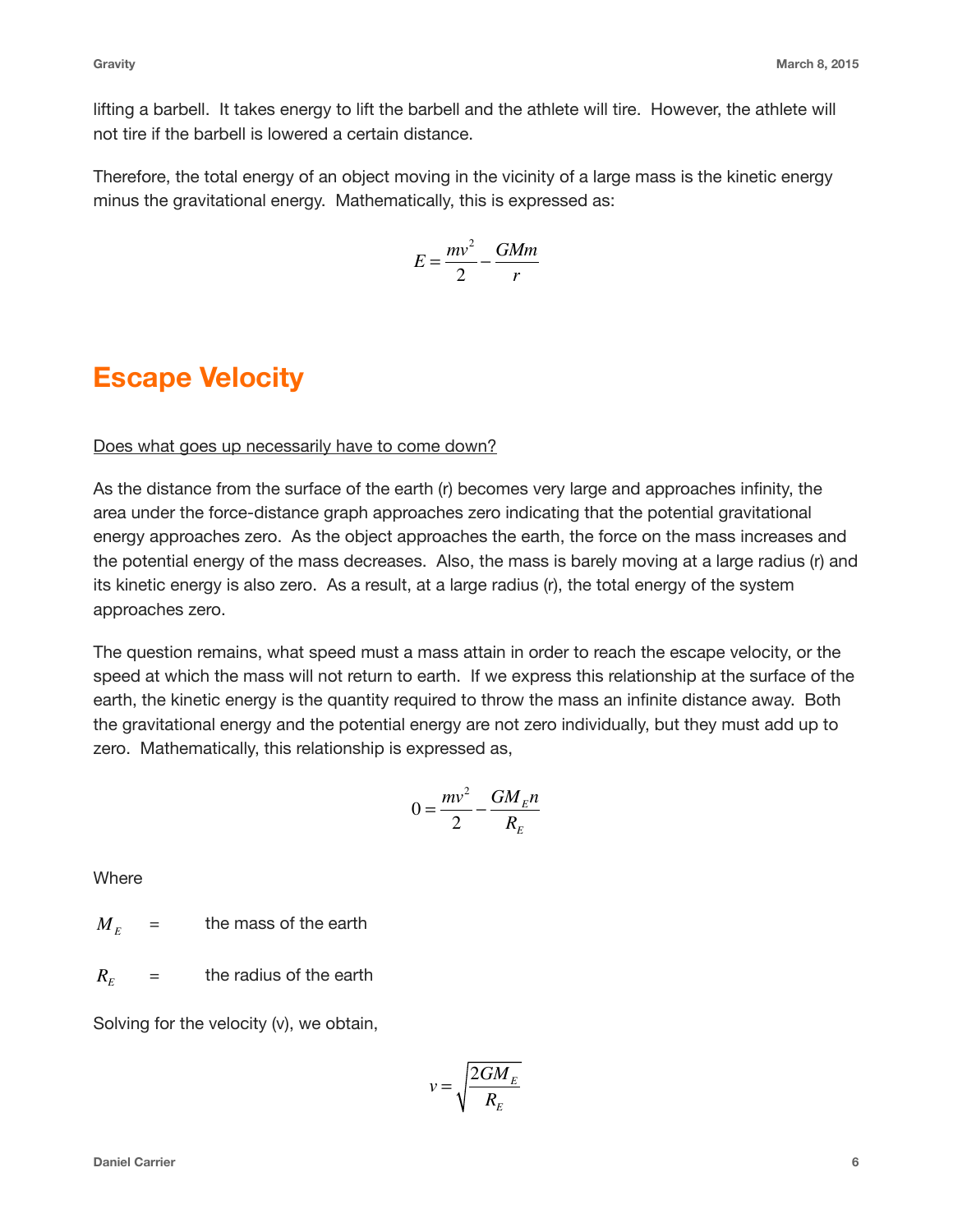Solving for the equation, we obtain a velocity of approximately 11 km/s. If the mass attains a speed in excess of this velocity, it will escape the earth's gravitational field and will not return to earth.

As a result, we can conclude that not all that is thrown up, must come down.

### **Circular Orbit**

The total energy of the system can be expressed as,

$$
E = \frac{mv^2}{2} - \frac{GMm}{r}
$$

However, when and mass is in circular motion such as an object in orbit, the acceleration of the object is defined as,

$$
a = \frac{v^2}{r}
$$

Since Newton second law is,

$$
F = ma
$$

Then the centripetal force is defined as,

$$
F = \frac{mv^2}{r}
$$

For an object to maintain a circular orbit, the centripetal force on the object must equal the gravitational force on the object. As a result,

$$
\frac{mv^2}{r} = \frac{GMm}{r^2}
$$

$$
mv^2 = \frac{GMm}{r}
$$

$$
\frac{mv^2}{2} = \frac{1}{2} \left(\frac{GMm}{r}\right)
$$